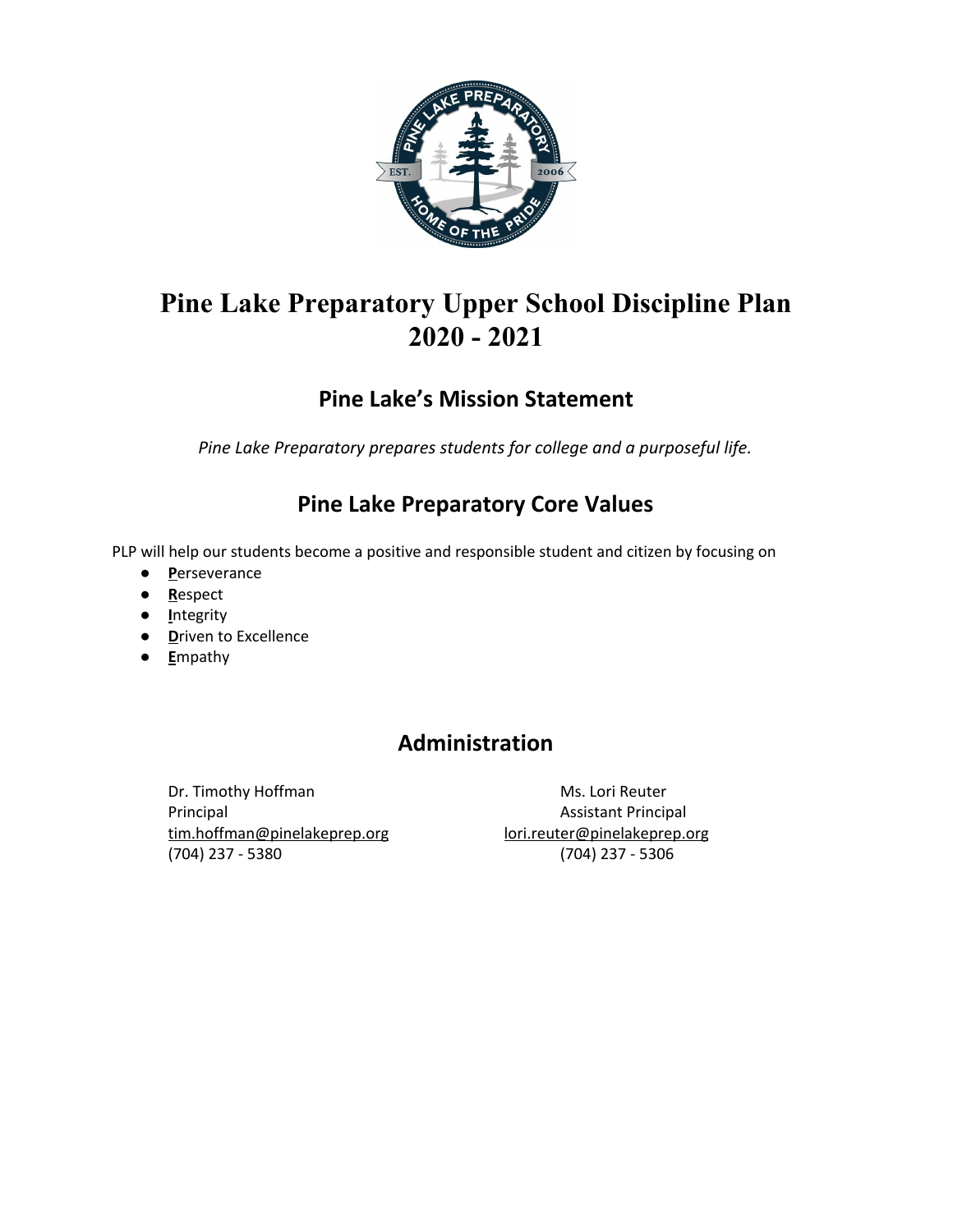## **Overview**

The Upper School's discipline policy was developed to support the attainment of the school's mission and reinforce its core values; Perseverance, Respect, Integrity, Driven to Excellence and Empathy. Our high expectation for student conduct is a means to facilitate a positive school environment and one that sets the stage for engagement and academic excellence.

The Upper School discipline policy consists of a tiered disciplinary approach that seeks to involve the student, teacher, parents/guardians and school administration. It is our intention to use the plan to promote positive habits, reinforce desired behaviors and to increase communication between the school and home.

Administrators have the authority to apply the following behavior matrix for inappropriate behavior. The matrix is a *guide only* and is not binding on Administrators – each disciplinary case will be evaluated specifically before a consequence is applied.

[According](http://www.nasponline.org/publications/booksproducts/hchs3_samples/s4h18_discipline.pdf) to the research, punitive techniques that are not combined with other disciplinary methods have either no long-term impact or a negative long-term impact. This is due to the fact that purely punitive techniques do not take into account that a child may not possess the skills to change his/her behavior. If a punitive technique is utilized, it should be coupled with an investigation into the cause of the behavior and then matched with replacement techniques that will help the student learn how to act in a more productive and socially acceptable manner.

Pine Lake will couple the following punitive techniques with student reflections on why the behavior occurred and then create a plan either formally or informally to assist the student to behave in an appropriate manner. This approach may include written reflections, articles for students to read or videos for students to watch and reflect on, and/or verbal discussions with the teacher, counselor and/or administrator. For example, In School Suspension will focus on continuing the curriculum, while therapeutically debriefing to identify and eliminate the root cause of an acting-out episode, providing an alternative to exclusion.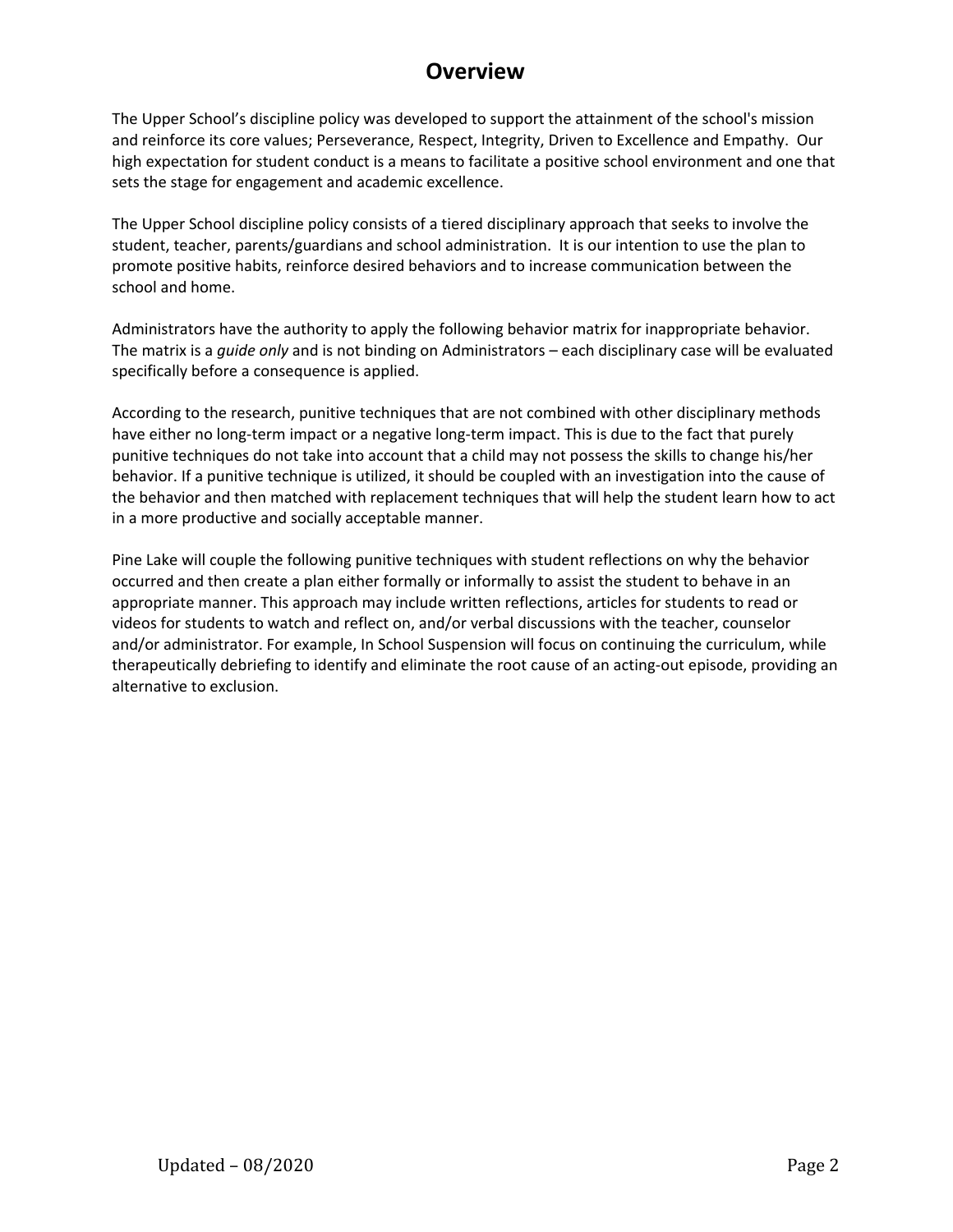## **After School Detention (PLAN A ONLY)**

After School Detention (ASD) will be held every Tuesday and Thursday from 2:30 to 3:30. Students that have 30 minutes will be excused at 3:00. If a student cannot attend his or her assigned ASD, he or she may ask the principal to reassign the ASD to another day. Failure to serve an assigned 30 minute ASD, will result in a 60 minute ASD. Failure to serve a 60 ASD will result in one day of In School Suspension (ISS) and failure to serve ISS will result in one day of Out of School Suspension (OSS). Students are not excused from ASD because of an extracurricular activity. Only administration may assign ASD.

#### Rules

- 1) Students must arrive before 2:30. **No student** will be admitted late.
- 2) There will be no talking and no cell phones.
- 3) Students may use their laptop for instructional purposes only.
- 4) Students may not listen to music or use any personal electronic device.
- 5) Students may not sleep and must keep their heads up.
- 6) Students must follow all other school rules.

Failure to follow these rules will prompt the ASD supervisor to remove the student from the session and additional disciplinary action could follow.

## **In School Suspension (PLAN A ONLY)**

The in school suspension (ISS) is an alternative to students being suspended. During this time, the students will be removed from their regular educational setting without being removed from school. The students will be able to complete school work under the supervision of a staff member. A student that does not comply with all rules of ISS will be assigned Out of School Suspension. Only school administration may assign a student to ISS.

### **Out of School Suspension (PLAN A and B ONLY)**

Out of School Suspension (OSS) is a more extreme punishment. This will be assigned by administration if we believe that the student's action warrants being completely removed from the educational setting. For a student serving OSS, he or she is not allowed on campus for any reason throughout the duration of the punishment including any school sponsored extracurricular activity. Only administration may assign OSS.

### **Saturday School (PLAN A ONLY)**

Pine Lake Preparatory will operate Saturday School from 8:00 am to 12:00 pm twice a month. This program will be utilized for three distinct and equally important facets.

- 1) Make Up Time Saturday School will allow students to make up time during the course of the school year. This action will help to prevent students from losing credit for courses that they passed but failed to earn credit based on their attendance record.
- 2) Discipline Students that violate a school rule may be assignment Saturday School as their punishment. This punishment is more severe than ASD; yet, prevents a student from being removed from their classes like ISS or OSS.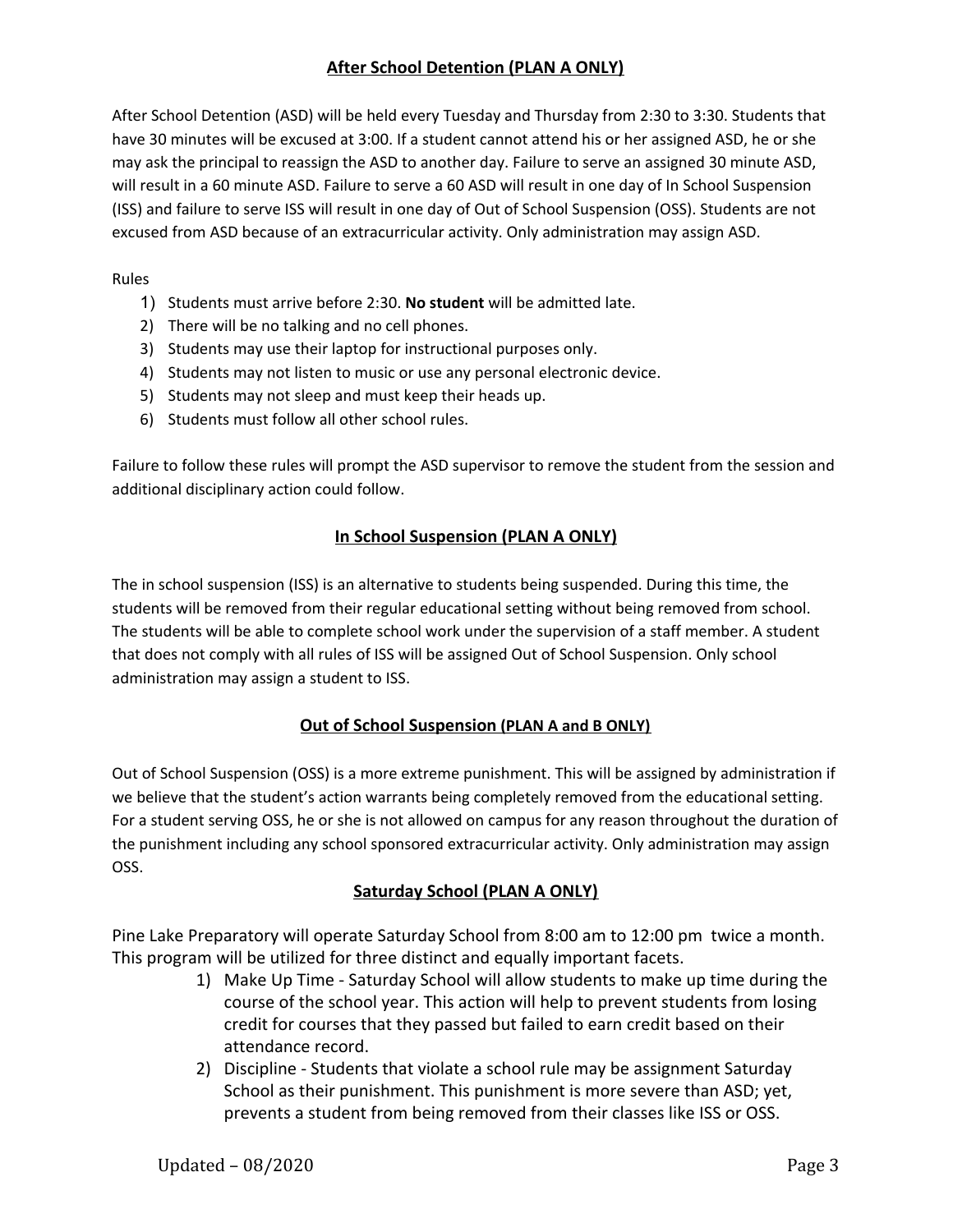## **General Discipline Matrix:**

It should be noted: North Carolina General Statutes authorize schools the right to enforce disciplinary action for conduct not occurring on educational property, if the student's conduct otherwise violates the Code of Student Conduct and the conduct has or is reasonably expected to have a direct and immediate impact on the orderly and efficient operation of the schools or the safety of individuals in the school environment. The following provides inclusive but not an exhaustive list of potential offenses.

#### **Base Tier Offenses – These offenses will be handled initially by the classroom teacher or administration.**

**Classroom Disruptions** – Any behavior or action, which interrupts/disrupts the orderly operation of the classroom. Some examples include moving around the classroom without permission, continuously blurting out in class, inappropriate noises etc.

**Playing Games** – Students are not permitted to use their computers for games during the school day

**Gum** – Chewing gum is not permitted in the building or in the classroom.

**Excessive Tardiness** (3 tardies in a semester) – Student is late for class at least three times during a given semester.

**Horseplay** – Unnecessary "playing" that risk the safety of others.

**Eating in the Classroom** – Students are not permitted to eat in the classroom outside of the regularly scheduled lunch period.

**Not Prepared for Class** – Student does not have appropriate classroom materials.

**Inappropriate Comments/disrespect** – Directed at another student or the course content or in general.

**Littering** - Purposefully littering on campus or in the classroom.

#### **Base Tier Consequence Guidelines**

- **●** Warning/Student Conference**.**
- Parent Contact Phone call, email or conference. Student will also be referred to the school counselor.
- **●** Referral to administration.

**Second Tier Offenses – These offenses are referred to and handled by school administration.**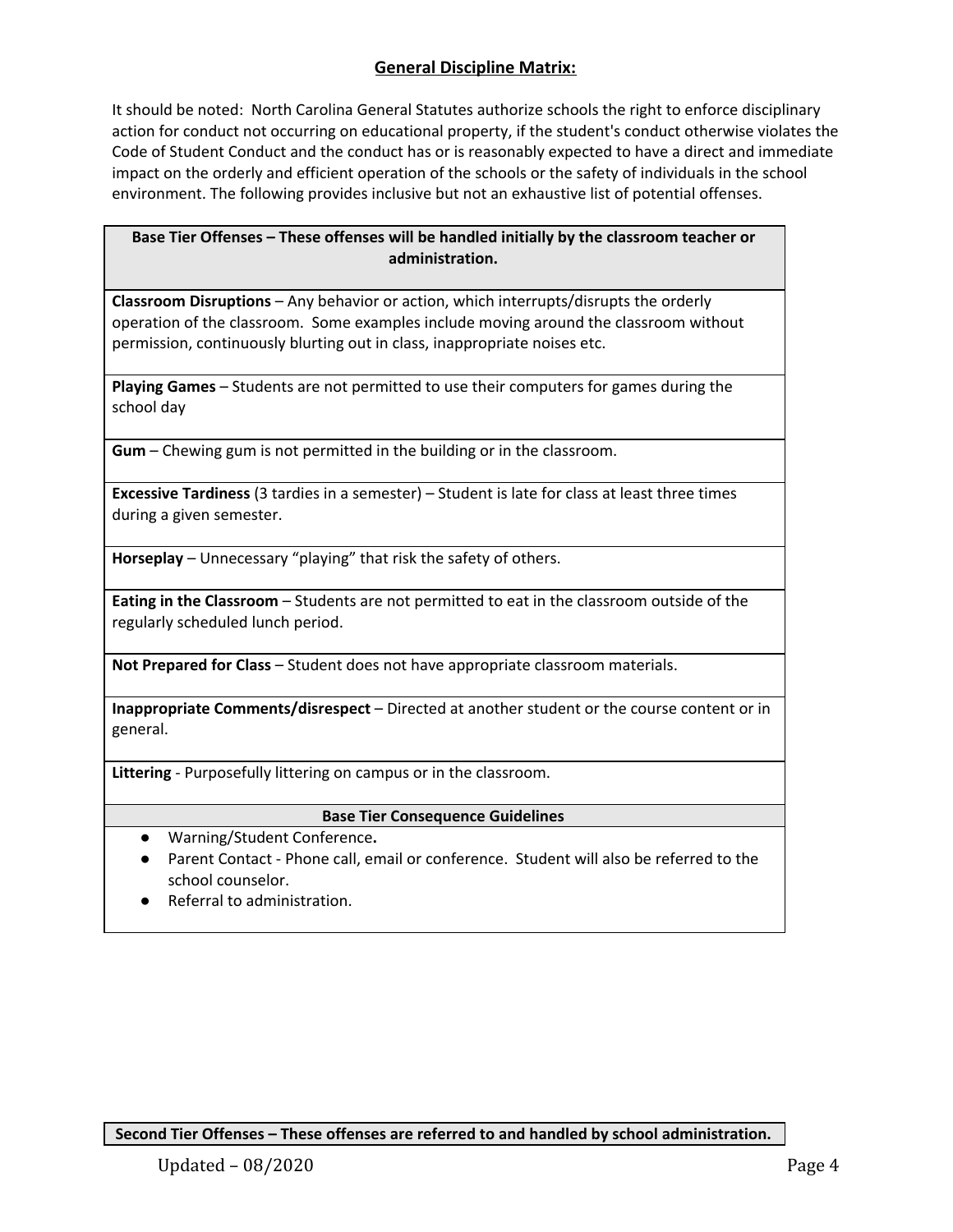**Theft/possession of stolen items –** Taking or attempting to take other's property without their knowledge.

**Profanity/Vulgarity –** Use of vulgar or indecent language or gestures

**Cheating –** Giving or receiving another student's work, either partly or the whole assignment, allowing another student to copy your work, or using unauthorized notes or other information on a quiz or test. No credit will be given for the assignment or assessment. [Student](http://../I%20pledge%20to%20support%20the%20Honor%20Code%20of%20Pine%20Lake%20Preparatory.docx) Honor Code

**Racial, bias, and/or demeaning comments and/or acts –** it is our expectation that each student and staff member will be accepting of others opinions, beliefs, attitudes, appearances, dress, color, religion and/or sexual orientation.

**Skipping School/Class –** Student willfully skipped class.

**Technology Misuse –** See "Acceptable Computer Use Policy" in the Family Guidebook. Student found in violation are also subject to loss of computer or internet access on campus.

**Spitting -** Spitting at/on another student**.**

**Unsafe Behavior** – including but not limited to purposefully tripping or shoving.

**Teacher-In-Charge –** Inappropriate behavior or comments while a substitute teacher is serving in a classroom.

**Insubordination –** Defying reasonable requests or directives from any teacher or staff member, in a classroom or on campus.

**Mask -** All students are required to wear a mask while on campus. The only exception is while eating lunch during their assigned lunch period.

**COVID19** - COVID19 is a serious virus that continues to impact the world. Joking about this illness will not be tolerated (i.e. pretending to cough on peer, bullying a student that may have had to quarantine, etc.)

#### **Second Tier Consequence Guidelines**

- Administrative Conference with student
- Administrative Conference with Parents
- In-School Suspension (1-3 days)
- Out of School Suspension (1-3 days)
- Saturday School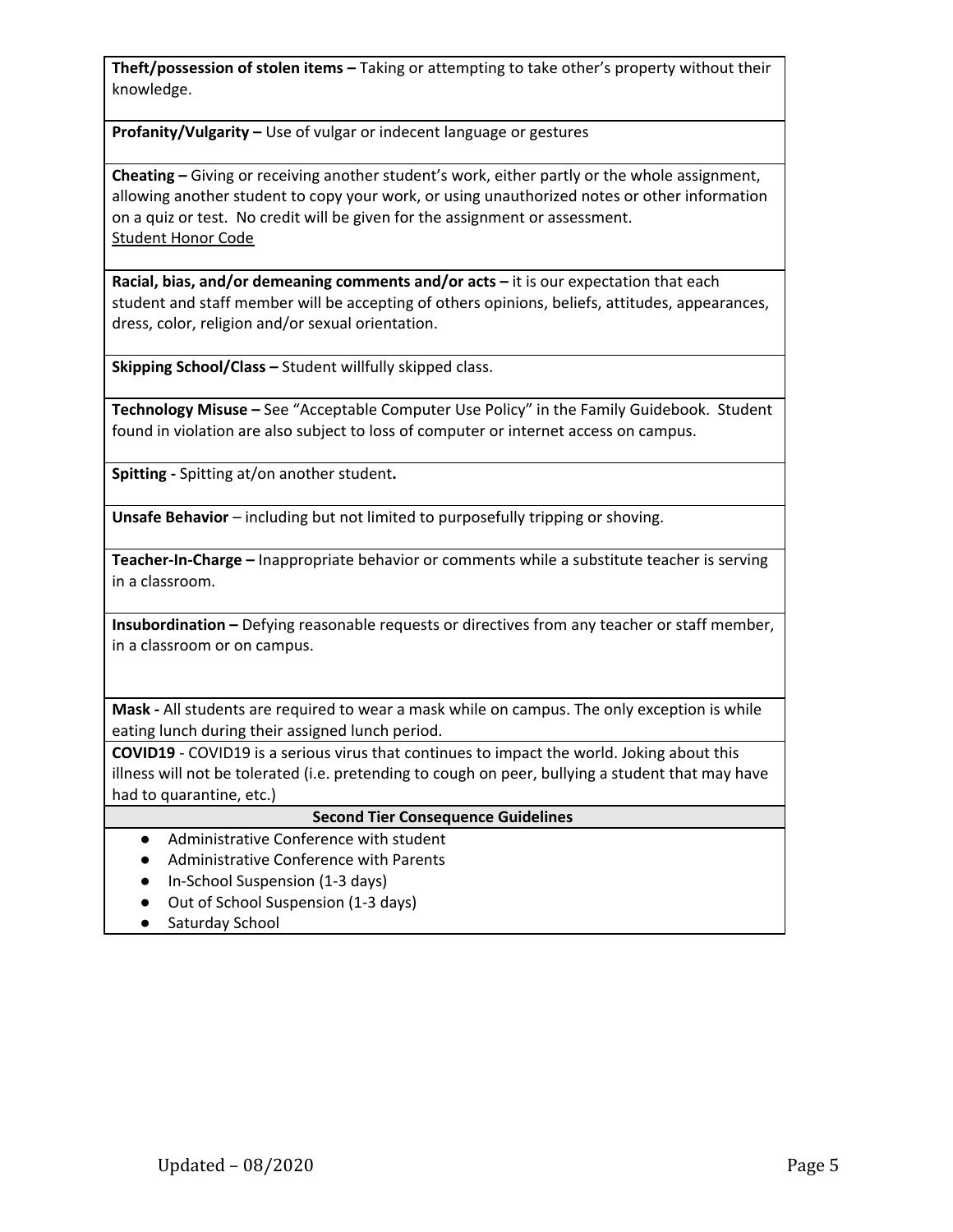**Third Tier Offenses – These offenses are referred to and handled by school administration.**

**Fighting –** Any physical exchange between two or more individuals.

**Sexual Harassment** – Unwanted sexual attention; rumors; offensive sexual remarks about looks, orientation and behavior; and sexual images being taken, shared or posted.

**Vandalism –** The malicious or willful damaging or destroying of school property or other's property.

**Photographing other students or teachers without their permission** - taking, sharing or posting to social media any photo or video of another person without their permission

**Blatant Disrespect/Profanity towards a teacher** – Blatant disrespect or profanity aimed at any staff member.

**Directed or Extreme Profanity –** Profane or vulgar language aimed at another student.

**Tobacco/Vapes –** The possession and/or use. The detailed tobacco/vapes policy is found at the end of this document.

**Communication of a Threat** - Willfully threatening to physically injure a person or a person's child, sibling, spouse, or dependent or willfully threatens to damage the property of another. The threat is communicated to the other person, orally, in writing, or by any other means.

#### **Third Tier Consequence Guidelines**

- **● 1 – 10 days Out of School Suspension**
- **● Potential police intervention**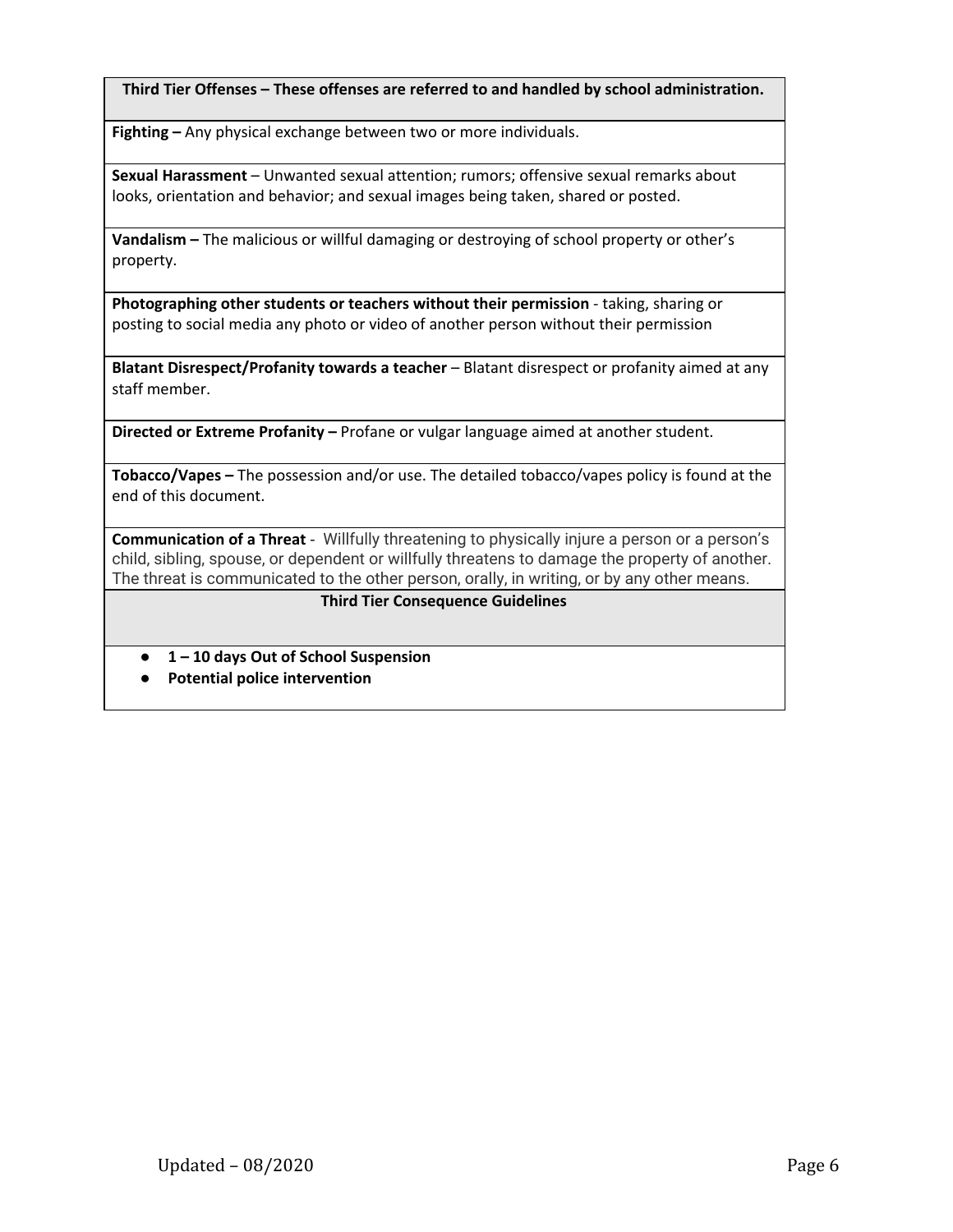**Reportable Offenses – The following offenses must be reported by state law, along with a detailed description of each offense, to local law enforcement. These offenses can be found at [http://www.ncpublicschools.org/research/discipline/offenses/.](http://www.ncpublicschools.org/research/discipline/offenses/)**

**1. Assault Resulting in Serious Personal Injury -** An intentional offer or attempt by force or violence to do injury to the person of another that causes reasonable apprehension of immediate bodily harm resulting in one of the following: (1) substantial risk of death, (2) serious permanent disfigurement, (3) a coma, (4) a permanent or protracted condition that causes extreme pain, (5) permanent or protracted loss or impairment of the function of any bodily member or organ, or (6) that results in prolonged hospitalization.

**2. Assault Involving Use of a Weapon -** An intentional offer or attempt by force or violence to do injury to the person of another that causes reasonable apprehension of immediate bodily harm through the use of one of the following: (1) any gun, rifle, pistol, or other firearm, (2) BB gun, (3) stun gun, (4) air rifle, (5) air pistol, (6) bowie knife, (7) dirk, (8) dagger, (9) slingshot, (10) leaded cane, (11) switchblade knife, (12) blackjack, (13) metallic knuckles, (14) razors and razor blades, (15) fireworks, or (16) any sharp-pointed or edged instrument except instructional supplies, unaltered nail files and clips and tools used solely for preparation of food, instruction, and maintenance.

**3. Assault on School Officials, Employees, and Volunteers -** An intentional offer or attempt by force or violence to do injury to a school official, employee, or volunteer that causes reasonable apprehension of immediate bodily harm while the school official, employee, or volunteer is discharging or attempting to discharge his/her duties.

- The "duties" of a school official, employee, or volunteer include the following: (1) all activities on school property, (2) all activities during a school authorized event or the accompanying of students to or from that event, and (3) all activities relating to the operation of school transportation.
- An "employee" includes (1) one who is employed by a local board of education, (2) one who is employed by a charter school, (3) one who is employed by a nonpublic school that operates under Part 1 or Part 2 of Article 39 of Chapter 115C of the General Statutes, or (4) an independent contractor if the independent contractor or employee of the independent contractor carries out duties customarily performed by employees of the school.
- A "volunteer" is one who volunteers his/her services or presence at any school activity and is under the supervision of an employee.
- This offense includes assaults on school personnel that do not involve the use of a weapon and do not result in apparent serious injury.

**4. Making Bomb Threats or Engaging in Bomb Hoaxes -** A person who, with intent to perpetrate a hoax, conceals, places, or displays in or at a public building any device, machine, instrument, or artifact, so as to cause any person reasonably to believe the same to be a bomb or other device capable of causing injury to persons or property.

- A "public building" encompasses all educational property, as defined in G.S. 14-269.2, including: (1) any school building or bus, and (2) school campus, grounds, recreational area, athletic field, or other property owned, used, or operated, by any board of education or school board of trustees or directors for the administration of any school.
- "Public buildings" also include: (1) hospitals, and (2) buildings that house only State, federal, or local government offices, or the offices of the State, federal, or local government located in a building that is not exclusively occupied by the State, federal, or local government.
- This offense includes when a person communicates a bomb threat by any means.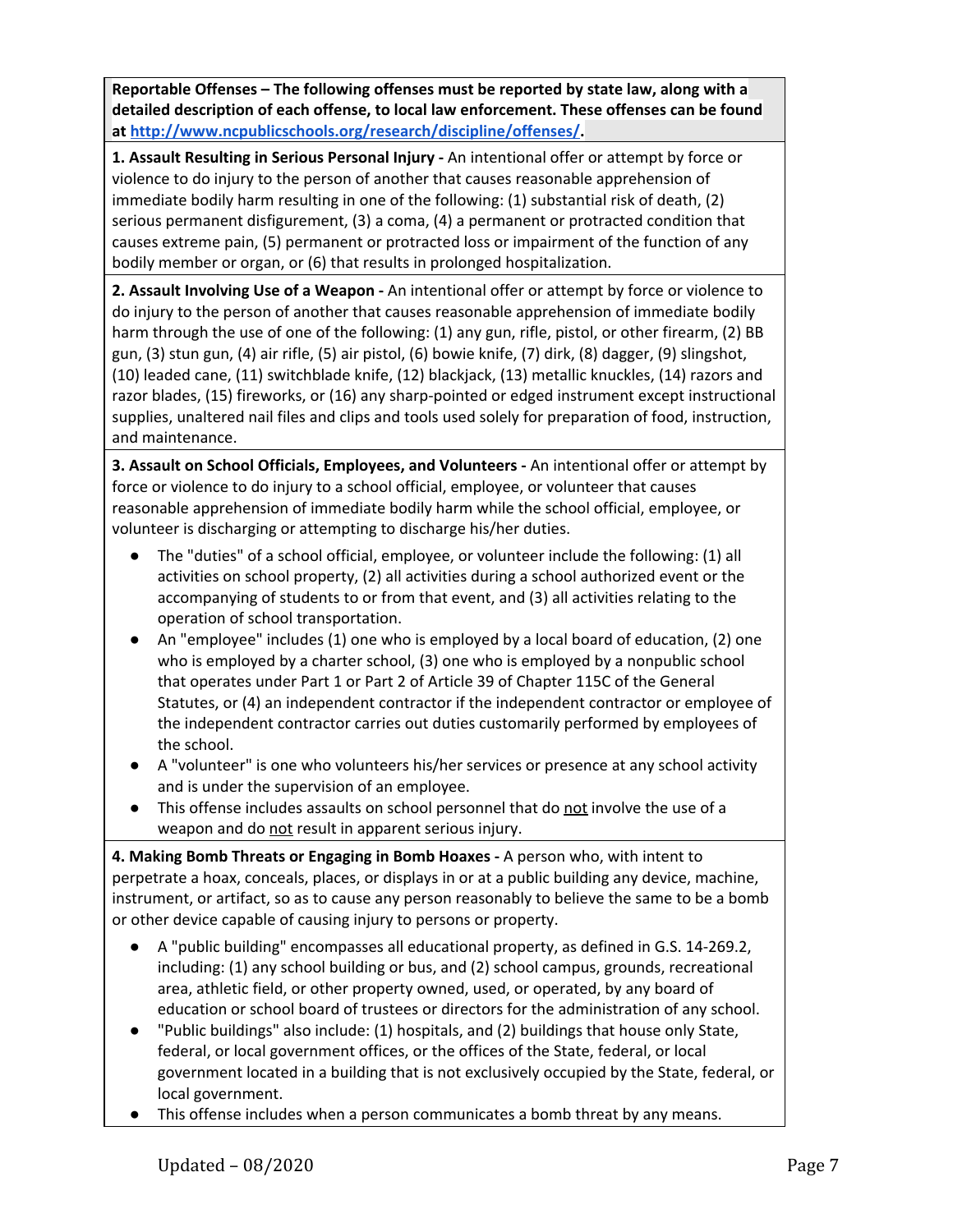**5. Willfully Burning a School Building -** A person who wantonly and willfully sets fire to, burns, causes to be burned, or aids, counsels, or procures the burning of any schoolhouse or building owned, leased, or used by any public school, private school, college, or educational institution.

**6. Homicide -** A murder which is perpetrated by one of the following means: (1) nuclear, biological, or chemical weapon of mass destruction, (2) poison, (3) lying in wait, (4) imprisonment, (5) starving, (6) torture, (7) any other kind of willful, deliberate, and premeditated murder, (8) during the perpetration or attempted perpetration of an arson, rape, sex offense, robbery, kidnapping, burglary, or other felony committed or attempted with the use of a deadly weapon, (9) the unlawful distribution and ingestion by someone of opium or any other synthetic or natural salt, compound, derivative, or preparation of opium, cocaine, or methamphetamine resulting in death, or (10) all other types of murder.

**7. Kidnapping -** A person who unlawfully confines, restrains, or removes from one place to another, any other person 16 years of age or over without the consent of such person, or any other person under the age of 16 years old without the consent of a parent or legal guardian of such person, shall be guilty of kidnapping if such confinement, restraint, or removal is for the purposes of one of the following: (1) holding such other person for a ransom, as a hostage, or using such other person as a shield, (2) facilitating the commission of any felony or facilitating the flight of any person following the commission of a felony, (3) doing serious bodily harm to or terrorizing the person so confined, restrained, or removed by any other person, (4) holding such other person in involuntary servitude, (5) trafficking another person with the intent that the person be held in involuntary servitude or sexual servitude, or (6) subjecting or maintaining such other person for sexual servitude.

**8. Unlawful, underage sales, purchase, provision, possession, or consumption of alcoholic beverages -** It shall be unlawful for a person younger than 21 years of age to possess, sell, give, or purchase any alcoholic beverages. It is also unlawful for any person to aid and abet a person under the age of 21 years old in his/her attempt to obtain an alcoholic beverage.

**●** An "alcoholic beverage" includes the following: (1) malt beverage, (2) fortified wine, (3) unfortified wine, (4) spirituous liquor, (5) mixed beverages, or (6) beer.

**9. Possession of Controlled Substance in Violation of Law -** It is unlawful for a person to possess or have in his/her immediate control any of the following: Marijuana, Heroin, LSD, Methamphetamine, Cocaine, or any other drug listed in Schedules I - VI of the North Carolina Controlled Substances Act. (G.S. §90-89 through 90-94.)

- The unauthorized possession of a prescription drug is included under this offense.
- The principal should confer with law enforcement personnel if there is doubt as to whether or not a certain drug is considered a controlled substance.

**10. Possession of a Firearm -** It is unlawful for any person to possess or carry any gun, rifle, pistol, or other firearm of any kind on educational property or to a curricular or extracurricular activity sponsored by a school.

- This offense does not apply to a BB gun, stun gun, air rifle, or air pistol.
- Persons authorized to carry weapons on school property are individuals carrying a concealed handgun with a permit as authorized by Chapter 14, Article 54B of the NC General Statutes as amended by Session Law 2013-369, and law enforcement officers, firefighters, and emergency service personnel when discharging their official duties.

**11. Possession of a Weapon -** It is unlawful for any person to possess or carry, whether openly or concealed, any of the following weapons on campus or other educational property: (1) any BB gun, (2) stun gun, (3) air rifle, (4) air pistol, (5) bowie knife, (6) dirk, (7) dagger, (8) slingshot, (9) leaded cane, (10) switchblade knife, (11) blackjack, (12) metallic knuckles, (13) razors and razor blades, (14) fireworks, or (15) any sharp-pointed or edged instrument, except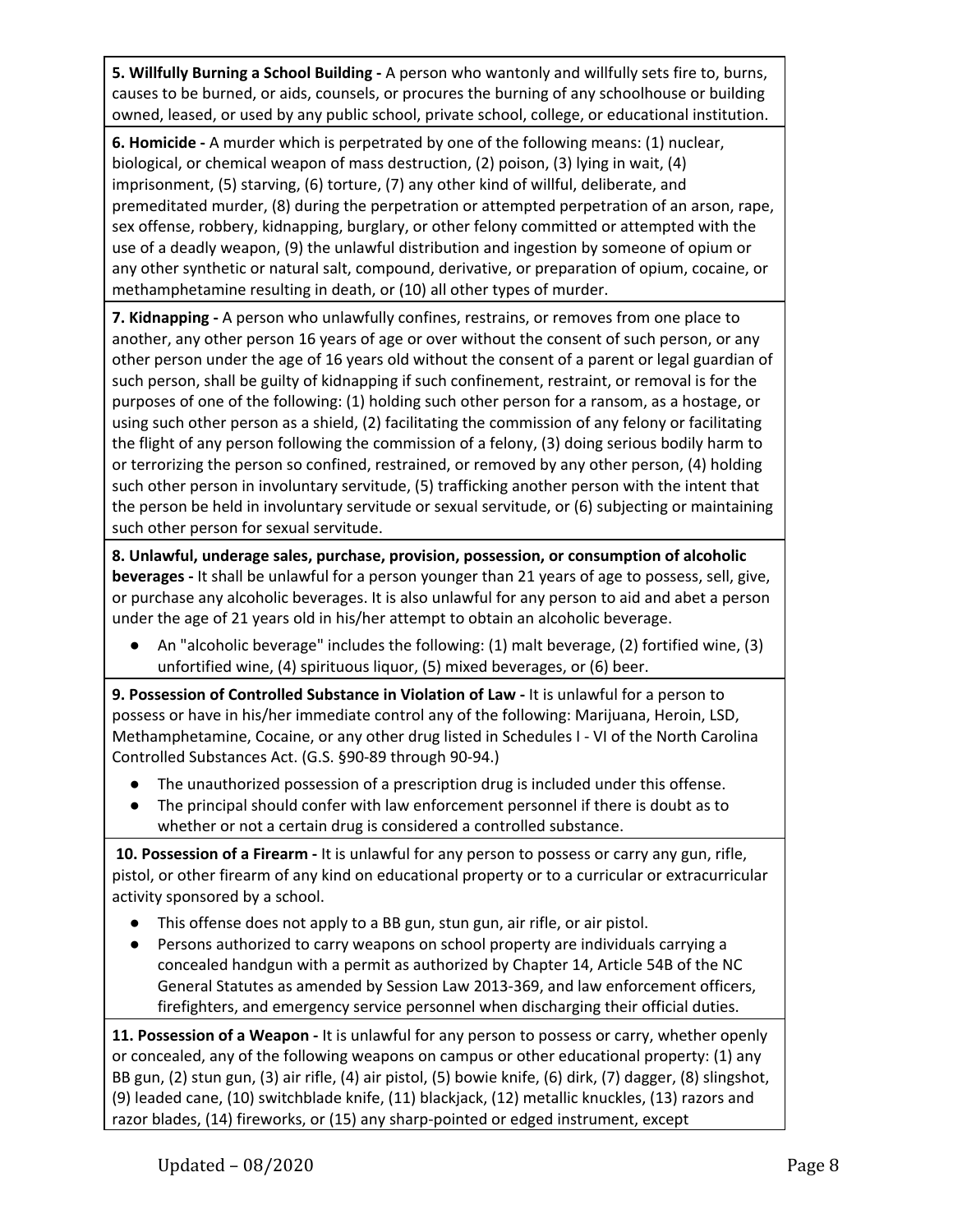instructional supplies, unaltered nail files, clips, and tools used solely for preparation of food, instruction, maintenance.

- "Educational Property" refers to any school building or bus, school campus, grounds, recreational area, athletic field, or other property owned, used, or operated by any board of education or school board of trustees, or directors for the administration of any school.
- Persons authorized to carry weapons on school property are law enforcement officers, firefighters, and emergency service personnel when discharging their official duties

**12. Rape -** A person is guilty of rape if that person engages in vaginal intercourse with another person by force and against the will of the other person, or if the person being assaulted is mentally disabled, mentally incapacitated, or physically helpless and the person performing the act knows or should reasonably know that the other person is mentally disabled, mentally incapacitated, or physically helpless.

**13. Robbery With a Dangerous Weapon -** Any person or persons who, having in possession or with the use or threatened use of any firearms or other dangerous weapon, implement or means, whereby the life of a person is endangered or threatened, unlawfully takes or attempts to take personal property from another or from any place of business, residence, or banking institution or any other place where there is a person or persons in attendance, at any time, either day or night, or who aids or abets any such person or persons in the commission of such crime.

**14. Sexual Assault (not involving rape or sexual offense) -** A person is guilty of sexual battery if he/she, for the purpose of sexual arousal, sexual gratification, or sexual abuse, engages in sexual contact with another person by force and against the will of the other person, or if the person being assaulted is mentally disabled, mentally incapacitated, or physically helpless and the person performing the act knows or should reasonably know that the other person is mentally disabled, mentally incapacitated, or physically helpless.

### **15. Sexual Offense**

- First-degree sexual offense: A person is guilty of a sexual offense in the first degree if the person engages in a sexual act with (1) a victim who is a child under the age of 13 years and the defendant is at least 12 years old and is at least four years older than the victim, or (2) with another person by force and against the will of the other person, and (a) employs or displays a dangerous or deadly weapon or an article which the person reasonably believes to be a dangerous or deadly weapon, (b) inflicts serious personal injury upon the victim or another person, or (c) the person commits the offense aided and abetted by one or more other persons.
- Sexual offense with a child (adult offender): A person is guilty of sexual offense with a child if the person is at least 18 years of age and engages in a sexual act with a victim who is a child and under the age of 13 years.
- Second-degree sexual offense: A person is guilty of a sexual offense in the second degree if the person engages in a sexual act with another person (1) by force and against the will of the other person, or (2) who is mentally disabled, mentally incapacitated, or physically helpless, and the person performing the act knows or should reasonably know that the other person is mentally disabled, mentally incapacitated, or physically helpless.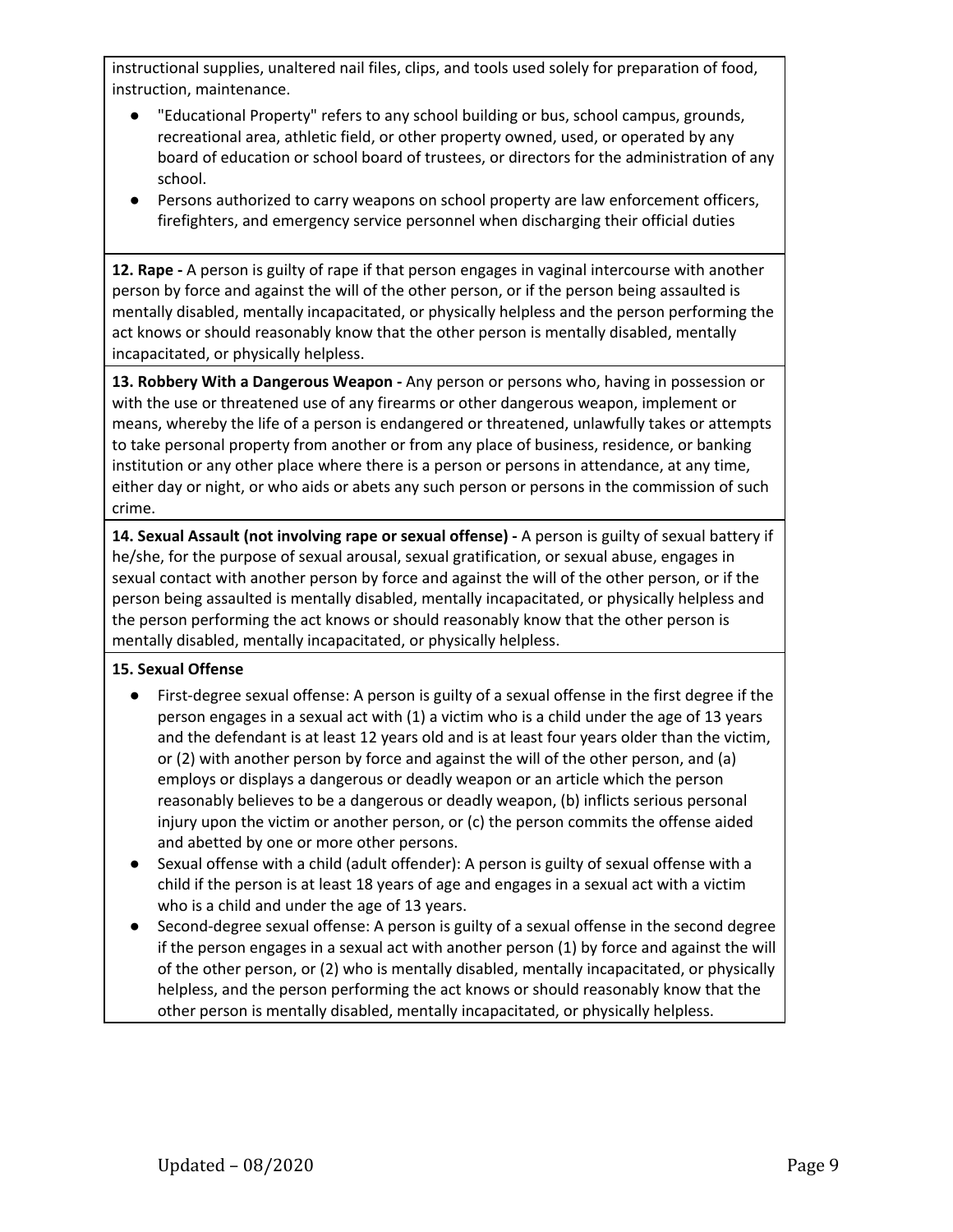**16. Taking Indecent Liberties With A Minor -** A person is guilty of taking indecent liberties with a child if, being 16 years of age or more and at least five years older than the child in question, he/she either: (1) willfully takes or attempts to take any immoral, improper, or indecent liberties with any child of either sex under the age of 16 years for the purpose of arousing or gratifying sexual desire, or (2) willfully commits or attempts to commit any lewd or lascivious act upon or with the body or any part or member of the body of any child of either sex under the age of 16 years.

● A "lewd and lascivious act" is defined as an act that is obscene, lustful, or indecent, or tending to deprave the morals with respect to sexual relations.

#### **Reportable Offenses Consequence Guidelines**

- **● 1 – 10 days Out of School Suspension**
- **● Potential recommendation to the Board for Education and Executive Director for a 365 day suspension and/or expulsion**
- **● Police intervention**
- **● Possible required counseling**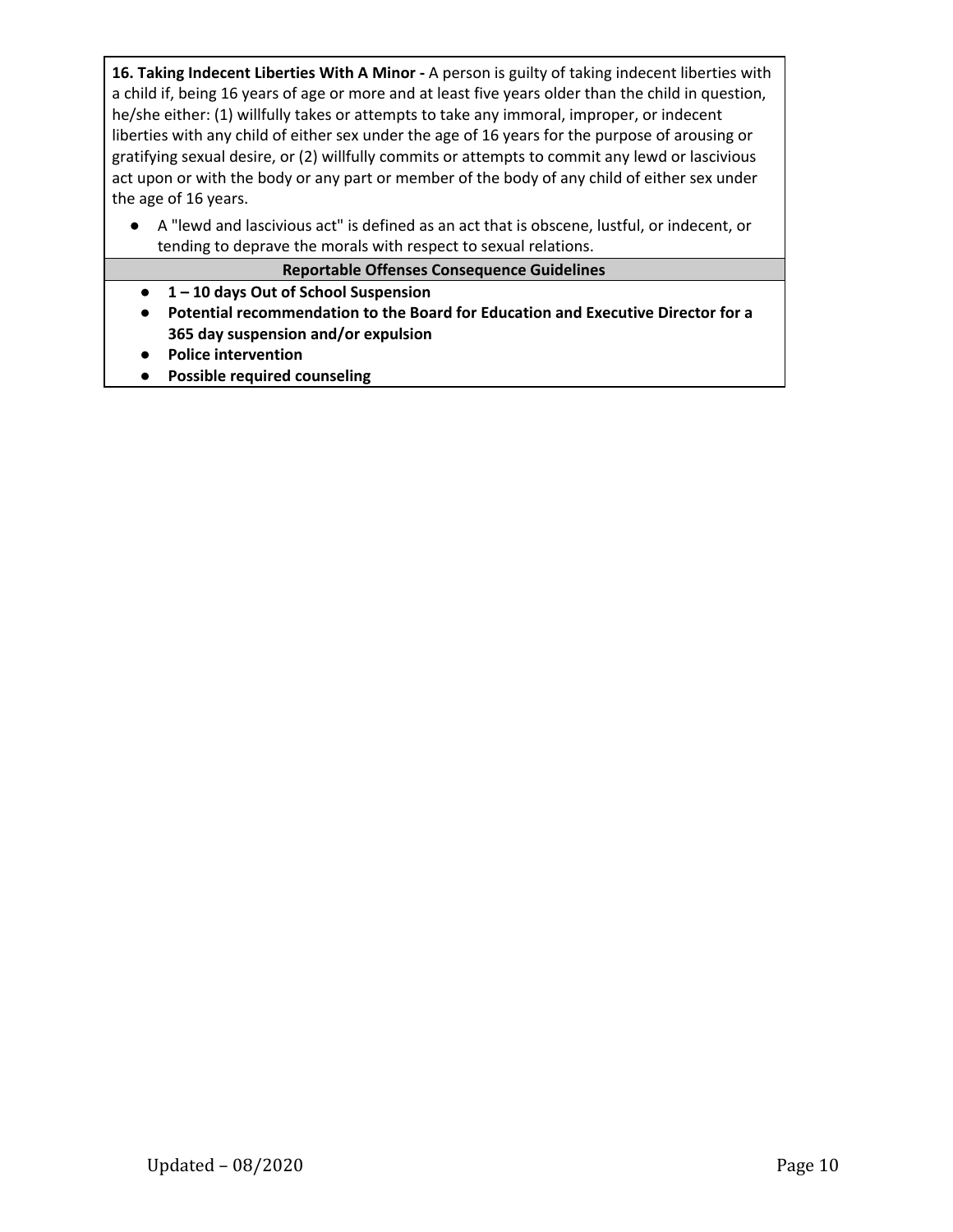## **Attendance**

Daily attendance, active participation and appropriate behavior are three critical components for academic success. Therefore, it is expected that every student will be in class and be actively engaged during the course of the lesson. For a student to be counted presented, they must be present for at least **half** of the 45 minute period.

Though students are strongly encouraged to attend school, the Upper School understands that some absences cannot be avoided. The following are reasons for an excused absence.

- 1) Illness, injury or quarantine
- 2) Death in the immediate family
- 3) Medical or dental appointment (Proper documentation required)
- 4) Court proceedings
- 5) Religious observances with prior approval from the Upper School administration
- 6) Educational opportunities with prior approval from the Upper School administration
- \*\* Any absence that does not meet the above criteria will be counted as unexcused\*\*

Following an absence, the student or a parent/guardian must submit documentation to the front office within two days of the absence. Any absence where a note was not submitted will be counted as an unexcused absence and a consequence may be assigned by the Upper School Administration. No late documentation will be accepted. All documentation should include the student's name, specific reason for the absence, date(s) of the absence(s), and an appropriate signature from the parent or guardian.

If the absence is known in advance, students should make every effort to inform their teachers of the upcoming absence and arrange to get the classroom assignments/homework.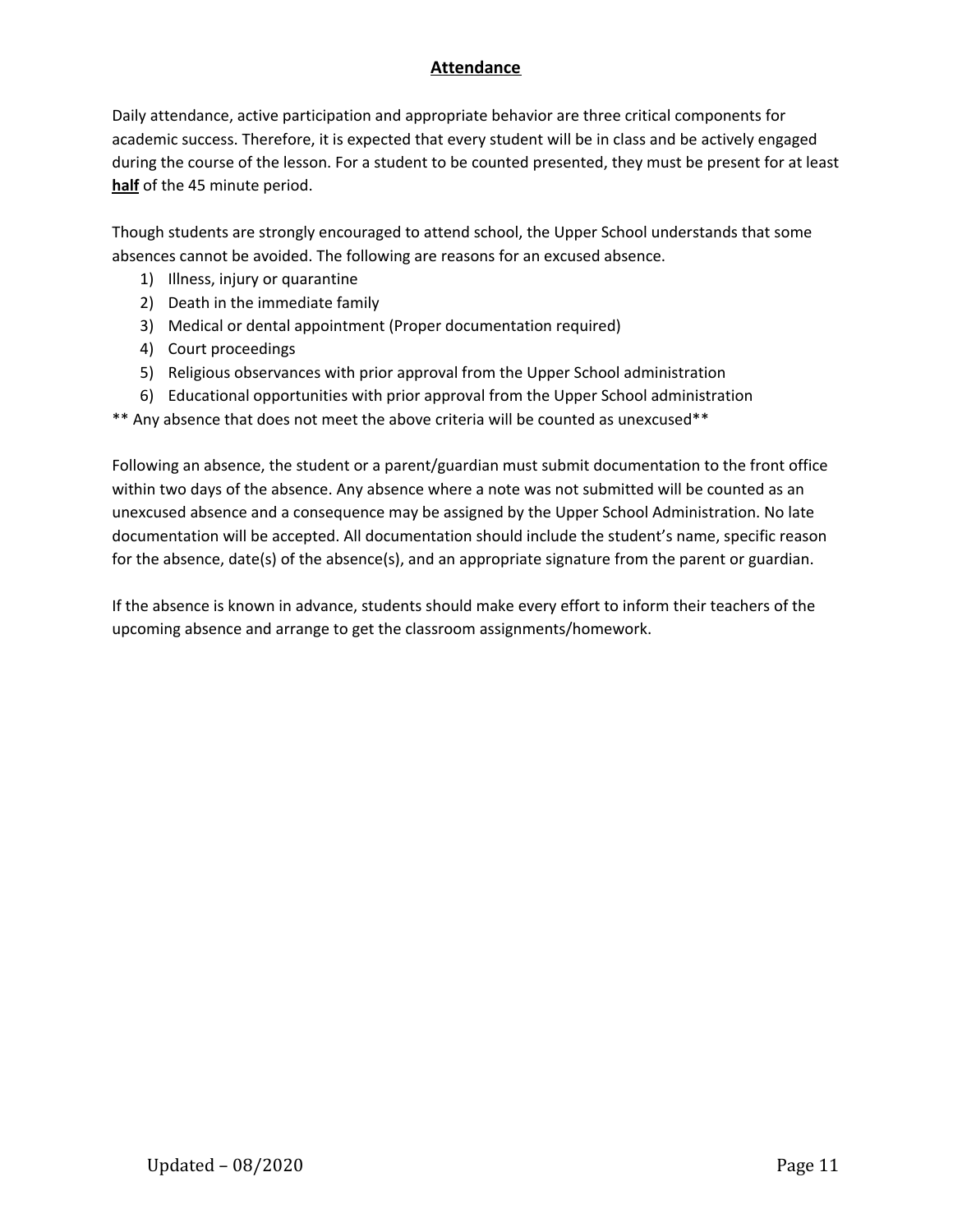## **Cell Phone Policy (PLAN A or PLAN B)**

Cell phones or other communication devices can be a disruption to the school-learning environment. Additionally, the ability to capture unwarranted recordings, photos and/or videos creates a potentially distressing culture; therefore, use or display of cell phones, and such communication devices are prohibited during class unless the teacher has given specific permission to use a cell phone for a school activity. Students may use their phone during passing time, during lunch and in a student assigned study hall.

- *1st violation* Phone will be confiscated by the classroom teacher and held until the end of the class period.
- *2nd violation* Phone will be be confiscated and turned in to office; student must pick up the phone from Dr. Hoffman or Mrs. Reuter.
- *3rd violation* Phone is confiscated and turned in to office; parent must pick up the phone from the Dr. Hoffman or Mrs. Reuter.
- *Subsequent violations* Phone is confiscated and turned in to administrations; parent or guardian must come to school and pick up the phone. Phone will not be allowed back at school. Student will be disciplined for insubordination (category "B" offense).

A student who needs to make a phone call is invited to use the school phone in the office of our Administrative Associate. Families wishing to contact their child are also encouraged to do so through our Administrative Associate (704-237-5308).

## **Dress Code Policy (PLAN A or PLAN B)**

Pine Lake Preparatory requires uniforms for all students. The Uniform Policy is designed to provide students a safe and orderly learning environment. The policy is in effect every school day, including field trips or any trip off campus. Advance notice will be given for any event that requires specific uniforms or events that do not require uniforms. In such instances, students are required to follow the non-uniform guidelines. Students out of compliance with the PLP Uniform Policy will not be allowed in the classroom.

If students are without the proper classroom attire, a PLP staff member will call a parent or guardian to bring appropriate classroom attire to campus. The student will be held at the office until they comply with the PLP Uniform Policy and will be marked absent from missed classes. In addition, the student will be assigned After School Detention for thirty (30) minutes per offense.

A copy of the Pine Lake Preparatory Dress Code may be accessed at the following link – Click [Here!](http://www.pinelakeprep.org/UserFiles/Servers/Server_7664/File/Uniform%20Policy%20-%20August%201,%202018.pdf)

## **Tardy Policy (PLAN A or PLAN B)**

It is critical that our students are in the classroom and ready to begin at the start of class. If a student is not in class at the start of each period, he or she will be counted as tardy. Tardiness is a serious issue that negatively impacts the educational experience of the student and his or her peers. Tardiness will be taken serious by the Upper School Administration. The punishment for tardiness for each class period is as follows. Tardies will reset at the end of each semester.

| 1st Tardy: | A warning                                                              |
|------------|------------------------------------------------------------------------|
| 2nd Tardy: | A warning and a parent/guardian email or phone call                    |
| 3rd Tardy: | 30 minutes of After School Detention (ASD) and an email or phone call  |
| 4th Tardy: | 30 minutes of After School Detention (ASD) and an email or phone call  |
| 5th Tardy: | One day of In School Suspension (ISS) and the student will lose his or |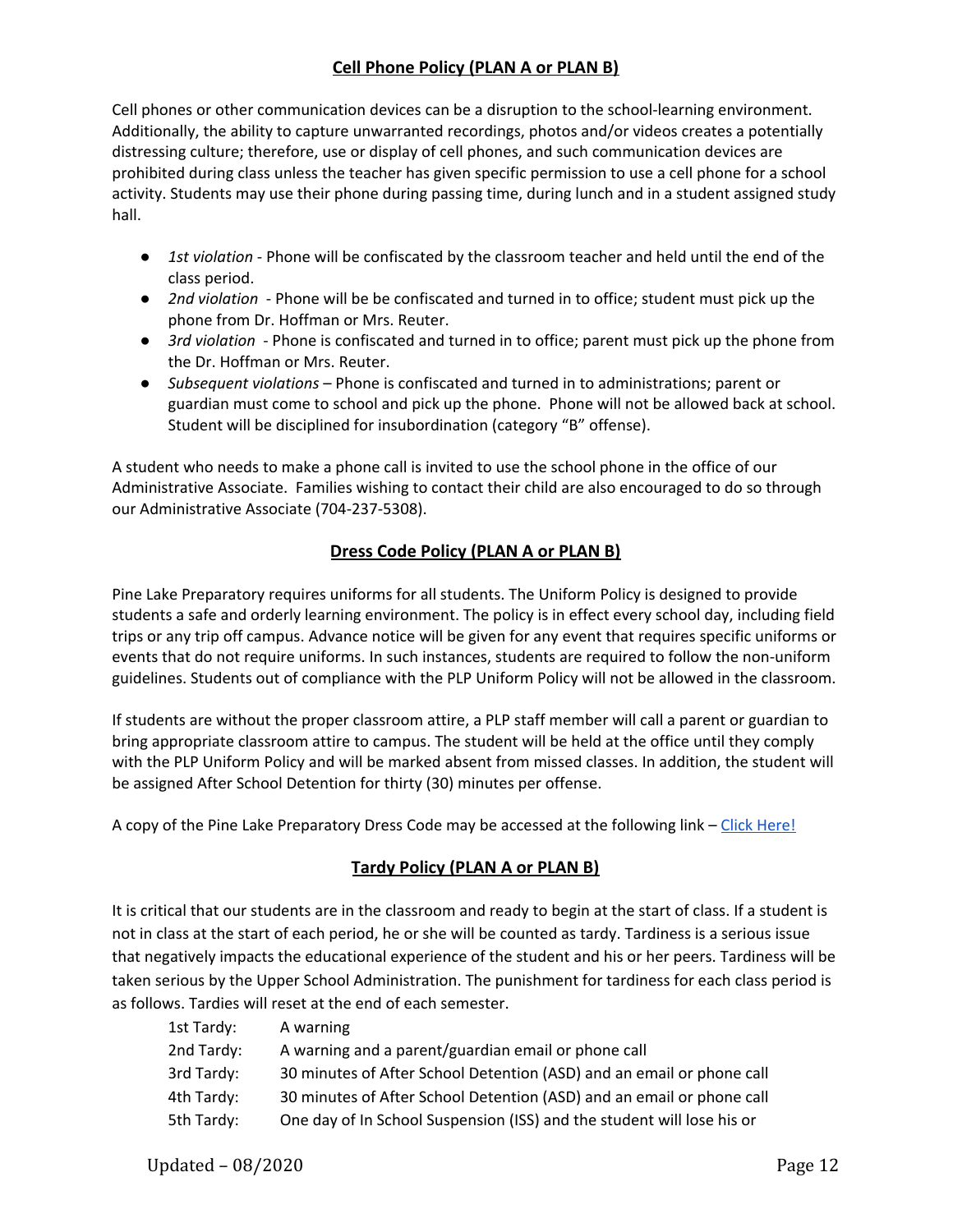|            | her parking privilege for remainder of the semester.           |
|------------|----------------------------------------------------------------|
| 6th Tardy: | One day of ISS and parental meeting with US Administration     |
| 7th Tardy: | One day of Out of School Suspension                            |
| 8th+Tardy: | Administrative conference to determine appropriate punishment. |

## **Tobacco and E-Cigarettes**

Tobacco and E-Cigarettes are banned from campus. No individual should be in possession of tobacco or an e-cigarette. If a student is caught in possession of either, the following will occur:

| 1st Offense:                | In-School Suspension for the reminder of the day and Out of School<br>Suspension the following school day and a reflection assignment about<br>the use of tobacco and e-Cigarettes. |  |
|-----------------------------|-------------------------------------------------------------------------------------------------------------------------------------------------------------------------------------|--|
| 2nd Offensive:              | In-School Suspension for the reminder of the day and three (3) days of<br>Out of School Suspension and a reflection assignment about the use of<br>tobacco and e-Cigarettes.        |  |
| 3rd Offensive:              | In-School Suspension for the reminder of the day, three (3) days of<br>Out of School Suspension and a reflection assignment about the use of<br>tobacco and e-Cigarettes.           |  |
| 4th+ Offensive:             | Up to ten (10) days of out of school suspension and a meeting with US<br>administration and the Executive Director before the student is allowed<br>back on campus.                 |  |
| <b>Honor Code Violation</b> |                                                                                                                                                                                     |  |

| 1st Offense:    | A zero is given for the assignment and the teacher will communicate<br>the violation to the parents.                                                                         |
|-----------------|------------------------------------------------------------------------------------------------------------------------------------------------------------------------------|
| 2nd Offensive:  | A zero is given for the assignment, student conference with<br>Administrator and Administrator follow up with the parents.<br>Student will complete a reflective assignment. |
| 3rd Offensive:  | Zero and an Administrative Conference with student and parent.                                                                                                               |
| 4th+ Offensive: | Zero and an Administrative Conference with student and parent and a<br>Second Tier Consequence as stated in the above chart.                                                 |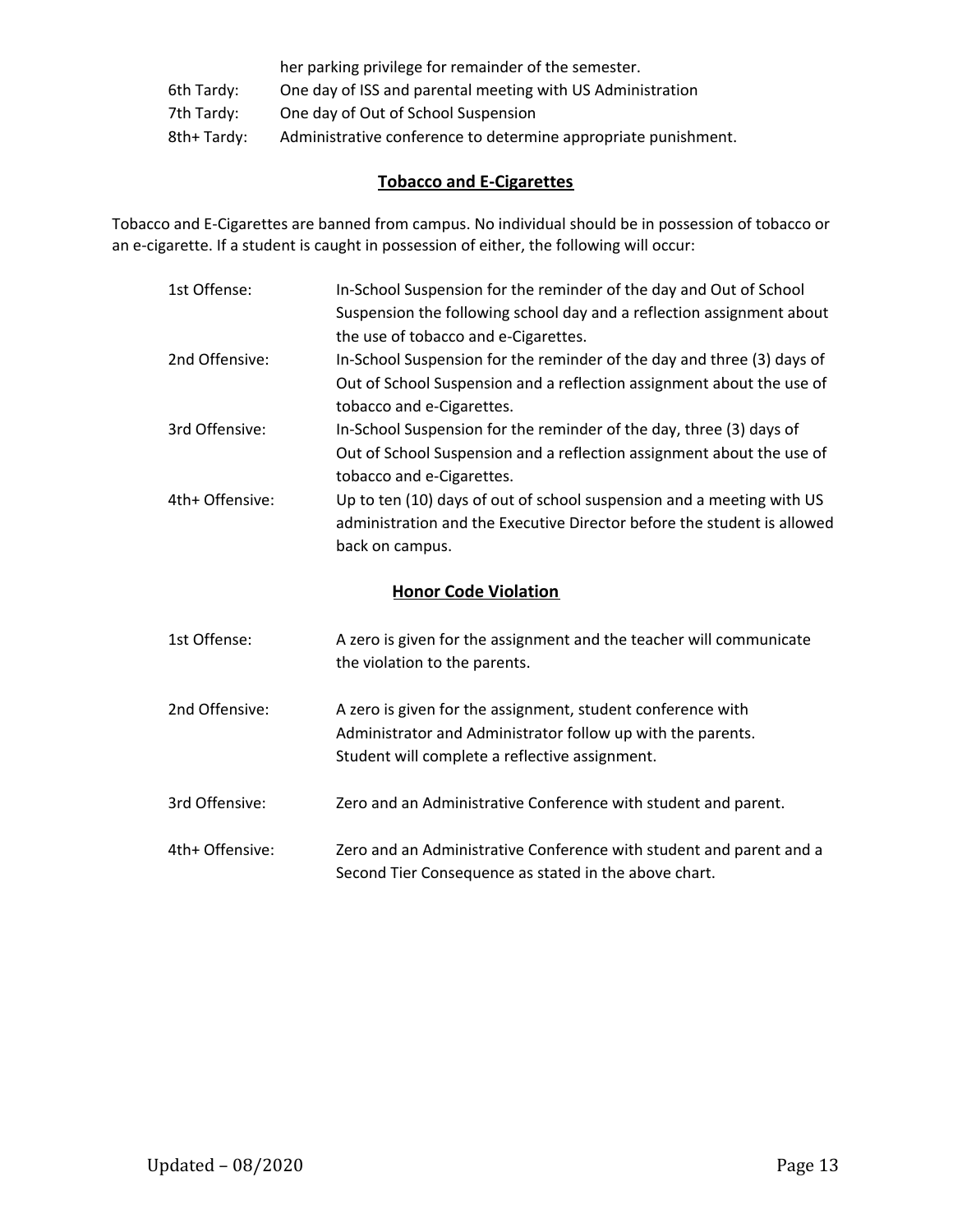## **Pine Lake Preparatory Bullying Consequence Matrix**

Pine Lake Preparatory (PLP) is committed to implementing methods and strategies for promoting school environments that are free of bullying, harassing and/or intimidating behavior. Bullying or harassing behavior is any pattern of gestures or written, electronic or verbal communication, or any physical act or any threatening communication that takes place on school property, at any school sponsored function or on a school bus. Behaviors include, but are not limited to, acts reasonably perceived as being motivated by any actual or perceived differentiating characteristics, such as race, color, religion, ancestry, national origin, gender socioeconomic status, academic status, gender identity or expression, physical appearance, sexual orientation, or mental, physical development, sensory disability, or by association with a person who has or is perceived to have one more ore of these characteristics.

This policy will apply, including but not limited to, the following circumstances:

- 1. While at school or on school grounds before, during and after school hours
- 2. While being transported to or attending any school activity.
- 3. During any and all school functions, extracurricular, co-curricular, or other school activity or event.
- 4. Any time or place when the behavior has a direct and immediate effect on maintaining order and discipline in the schools.

Additional information related to the Bullying Policy at PLP can be obtained the Pine Lake Preparatory Family Guidebook

## **In School Suspension**

The in school suspension (ISS) is an alternative to students being suspended. During this time, the students will be removed from their regular educational setting without being removed from school. The students will be able to complete school work under the supervision of a staff member. A student that does not comply with all rules of ISS will be assigned Out of School Suspension. Only school administration may assign a student to ISS.

## **Out of School Suspension**

Out of School Suspension (OSS) is a more extreme punishment. This punishment will be assigned by administration if we believe that the student's action warrants being completely removed from the educational setting. For a student serving OSS, he or she is not allowed on campus for any reason throughout the duration of the punishment including any school sponsored extracurricular activity. Only administration may assign OSS.

| <b>Type of Bullying</b>                                                                                                                                                                                                                         | <b>School Consequence</b>                                                                                                                                                                                    |  |
|-------------------------------------------------------------------------------------------------------------------------------------------------------------------------------------------------------------------------------------------------|--------------------------------------------------------------------------------------------------------------------------------------------------------------------------------------------------------------|--|
| <b>Repeated and Targeted Verbal/Social Relational</b><br><b>Bullying:</b> direct insults, put downs, name calling,<br>spreading rumors/lies about someone to damage their<br>reputation or punish them socially. Verbal, Non-Verbal<br>Threats. | 1st Offense:<br>Discipline Referral<br>Contact parent/both offender and target<br>1-3 Days ISS/OSS (depending on investigation)<br>Referral to Counselor for follow up and<br>$\bullet$<br>support/mediation |  |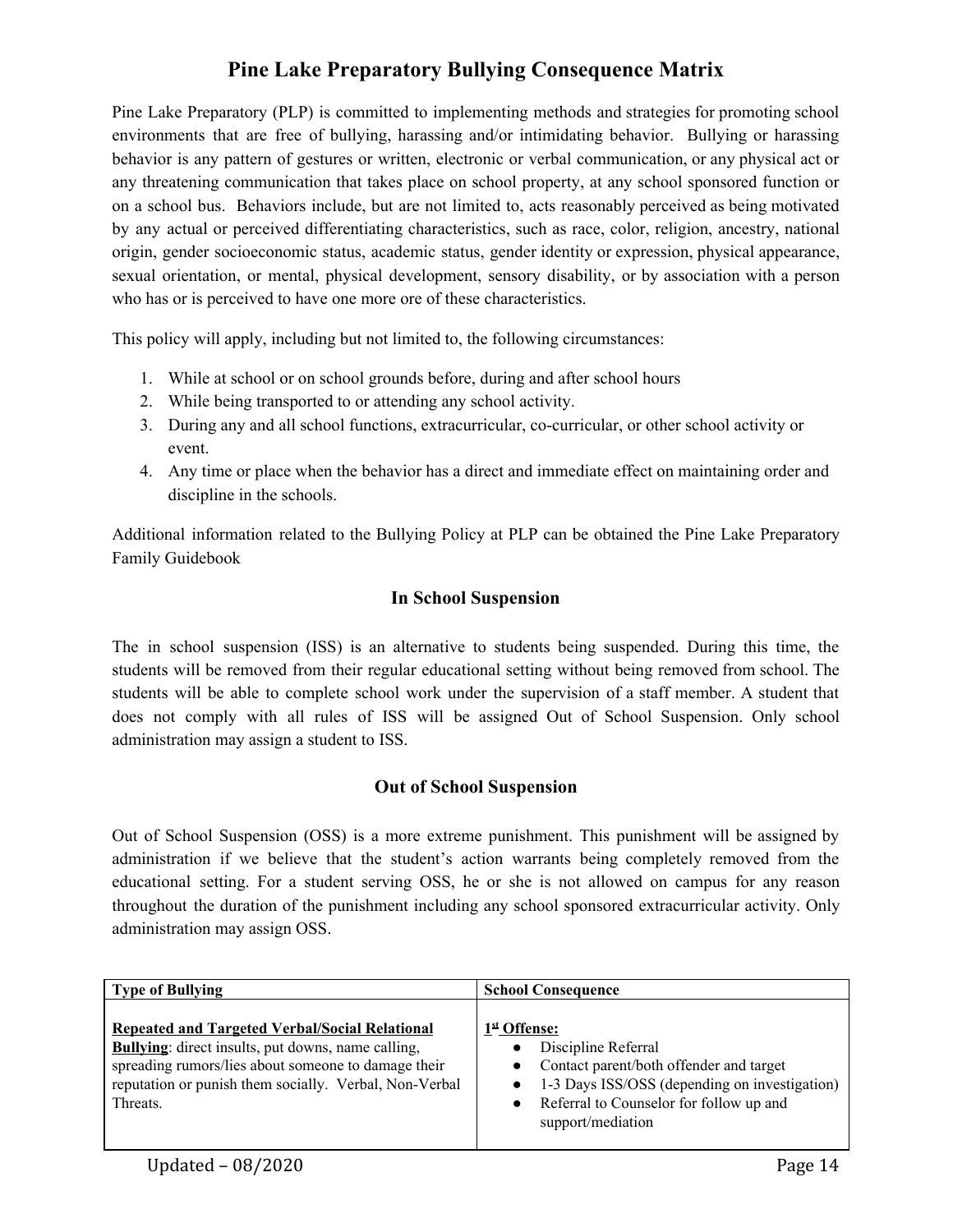|                                                                                                      | 2 <sup>nd</sup> Offense:<br>Discipline Referral<br>$\bullet$<br>Contact parents of both offender and target<br>$\bullet$<br>1-5 days OSS<br>$\bullet$<br>Offender and target referred to counselor<br>$\bullet$<br>3rd Offense:<br>Discipline Referral<br>$\bullet$<br>Contact Parent of both offender and target<br>$\bullet$<br>3-10 days OSS<br>$\bullet$<br>Offender and target referred to counselor<br>$\bullet$       |
|------------------------------------------------------------------------------------------------------|------------------------------------------------------------------------------------------------------------------------------------------------------------------------------------------------------------------------------------------------------------------------------------------------------------------------------------------------------------------------------------------------------------------------------|
| Cyber Bullying: verbal, social and sexual harassment<br>using social media /technology.              | 1st Offense:<br>Discipline Referral<br>$\bullet$<br>Contact parent/both offender and target<br>$\bullet$<br>1-3 Day ISS/OSS (depending on investigation)<br>$\bullet$<br>Referral to Counselor for follow up and<br>$\bullet$<br>support/mediation                                                                                                                                                                           |
|                                                                                                      | 2 <sup>nd</sup> Offense:<br>Discipline Referral<br>$\bullet$<br>Contact parents of both offender and target<br>$\bullet$<br>1-10 days ISS/OSS<br>$\bullet$<br>Offender and target referred to counselor<br>$\bullet$<br>3rd Offense:<br>Discipline Referral<br>$\bullet$<br>Contact Parent of both offender and target<br>$\bullet$<br>3-10 days OSS<br>$\bullet$<br><b>SRO</b> Involvement                                  |
| <b>Physical:</b> intentional, imbalanced and <i>repeated</i> hitting,<br>punching and pinching, etc. | 1st Offense:<br>Discipline Referral<br>$\bullet$<br>Contact parent of both offender and target<br>$\bullet$<br>Offender and target potentially referred to<br>$\bullet$<br>Counselor for individual intervention and<br>support<br>1-5 Days ISS/OSS (pinching, shoving)<br>1-5 Days OSS (spitting, assault, hazing, biting)                                                                                                  |
|                                                                                                      | 2 <sup>nd</sup> Offense:<br>Discipline Referral<br>Contact parents of both offender and target<br>1-5 Days OSS (pinching, shoving, etc)<br>$\bullet$<br>5-10 Days OSS (assault, hazing, biting)<br>$\bullet$<br>10 Days OSS (spitting, assault w/injury)<br>$\bullet$<br>SRO involvement at the discretion of Principal.<br>$\bullet$<br>Offender and target referral to Counselor for<br>$\bullet$<br>follow up and support |
|                                                                                                      | 3rd Offense:<br>Discipline Referral<br>Contact parent/both offender and target<br>5-10 Days OSS (pinching, shoving, spitting,<br>etc)                                                                                                                                                                                                                                                                                        |